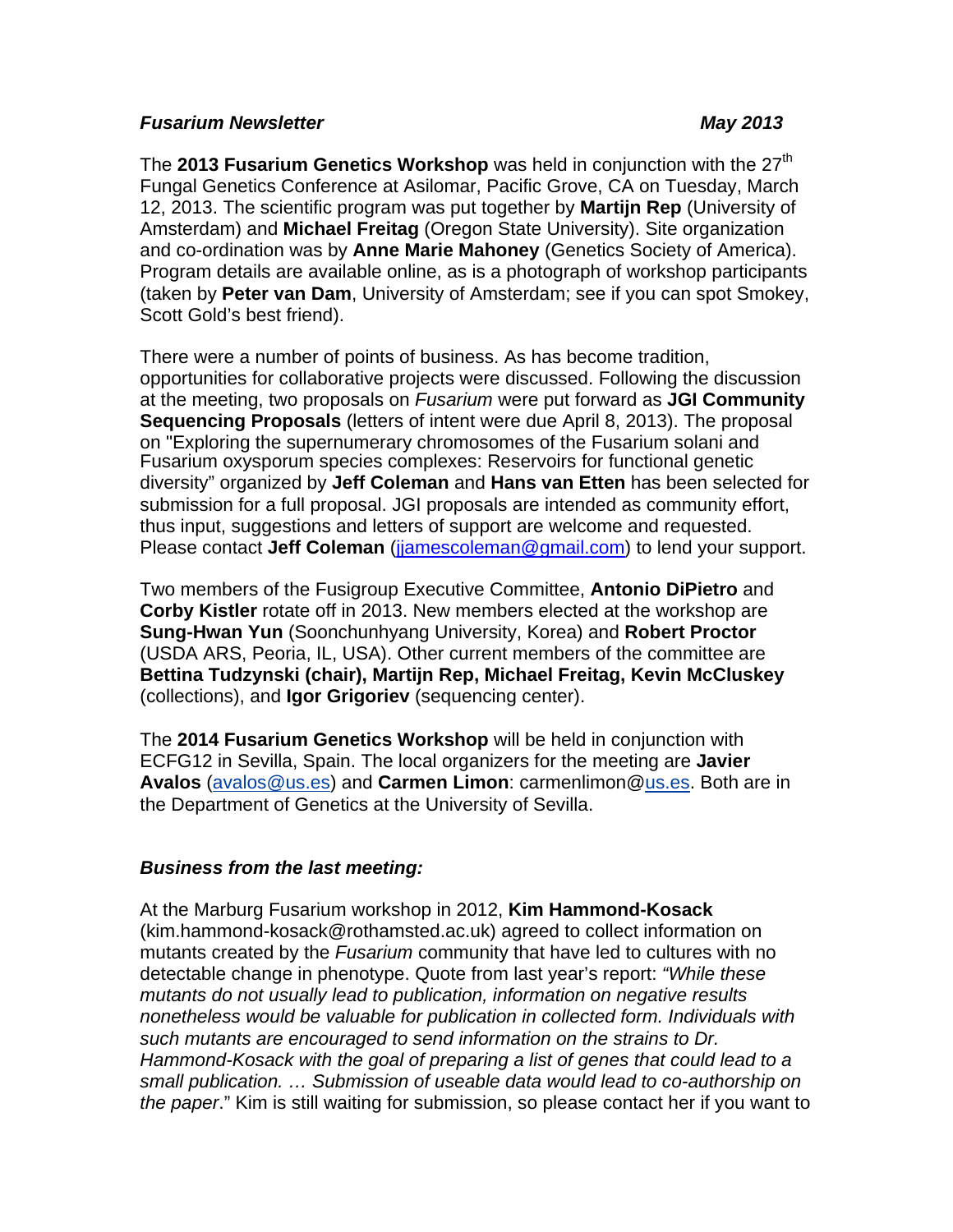#### contribute to this list

Related to the previous item, **Matias Pasquali** (matias.pasquali@gmail.com) agreed to generate a database of genes from all species of *Fusarium* for which mutants have been made. Quote: "*The purpose of the database will be to inform researchers of progress in order to avoid duplication of work, to acknowledge negative results, and to stimulate potential new collaboration and exchanges of mutants creating a virtual repository of Fusarium "knock-out" strains. Besides published work, information on unpublished mutants also may be included. A downloadable spreadsheet with requested information on strains can be provided by Dr. Pasquali."* Matias is also waiting for submissions from the community.

**Li-Jun Ma** (lijun@psis.umass.edu) agreed to compile information on the currently sequenced genomes of *Fusarium* to promote collaboration and avoid redundancy. Quote: "*Information will be published at the Fusigroup web page and updated on a yearly basis. If you have genome sequence data and would like to share your work, please contact Dr. Ma.*" See the table below for a list of available genomes since last year (note that "completed" likely does not mean telomere to telomere sequence). There are definitely more genomes out there and if you want to contribute to the list, please send additional entries to Michael Freitag, freitagm@onid.orst.edu.

| <b>Species</b>       | <b>NRRL#</b> | <b>Strain</b>   | Host         | Sequence  | Assembly  | <b>Annotation</b> | funding     | PI           | RNA-sea |
|----------------------|--------------|-----------------|--------------|-----------|-----------|-------------------|-------------|--------------|---------|
| F. oxysporum         | 37622        | <b>HDV247</b>   | Pisum        | Completed | completed | ongoing           | <b>USDA</b> | Ma & Kistler | yes     |
| F. oxysporum         | 32931        | FOSC 3-a        | Homo         | Completed | completed | ongoing           | <b>USDA</b> | Ma & Kistler | yes     |
| F. oxysporum         | 54002        | Fo47            | soil         | Completed | completed | ongoing           | <b>USDA</b> | Ma & Kistler |         |
| F. oxysporum         | 54003        | MN25            | Lycopersicum | Completed | completed | ongoing           | <b>USDA</b> | Ma & Kistler |         |
| F. oxysporum         | 54008        | <b>PHW808</b>   | Brassica/A   | Completed | completed | ongoing           | <b>USDA</b> | Ma & Kistler |         |
| F. oxysporum         | 54004        | PHW815          | Raphanus/A   | Completed | completed | ongoing           | <b>USDA</b> | Ma & Kistler |         |
| F. oxysporum         | 26381        | CL57            | Lycopersicum | Completed | completed | ongoing           | <b>USDA</b> | Ma & Kistler |         |
| F. oxysporum         | 54006        | II <sub>5</sub> | Musa         | Completed | completed | ongoing           | <b>USDA</b> | Ma & Kistler |         |
| F. oxysporum         | 26406        |                 | Cucurbita    | Completed | completed | ongoing           | <b>USDA</b> | Ma & Kistler |         |
| F. oxysporum         | 25433        |                 | Gossypium    | Completed | completed | ongoing           | <b>USDA</b> | Ma & Kistler |         |
| F. pseudograminearum | CS3096       |                 |              | Completed | completed | completed         | Australia   | D. Gardiner  | Yes     |
| F. pseudograminearum | Australia X  |                 |              |           |           |                   | Australia   | D. Gardiner  |         |
| F. pseudograminearum | Australia X  |                 |              |           |           |                   | Australia   | D. Gardiner  |         |
| F. pseudograminearum | Australia X  |                 |              |           |           |                   | Australia   | D. Gardiner  |         |
| F. pseudograminearum | Australia X  |                 |              |           |           |                   | Australia   | D. Gardiner  |         |
| F. acuminatum.       | Australia X  |                 |              |           |           |                   | Australia   | D. Gardiner  |         |
| F. culmorum          | Australia X  |                 |              |           |           |                   | Australia   | D. Gardiner  |         |
| F. equiseti          | Australia X  |                 |              |           |           |                   | Australia   | D. Gardiner  |         |
| F. oxysporum         |              |                 | chickpea     | proposed  |           |                   | India       | D. Gardiner  |         |
|                      |              |                 |              |           |           |                   |             |              |         |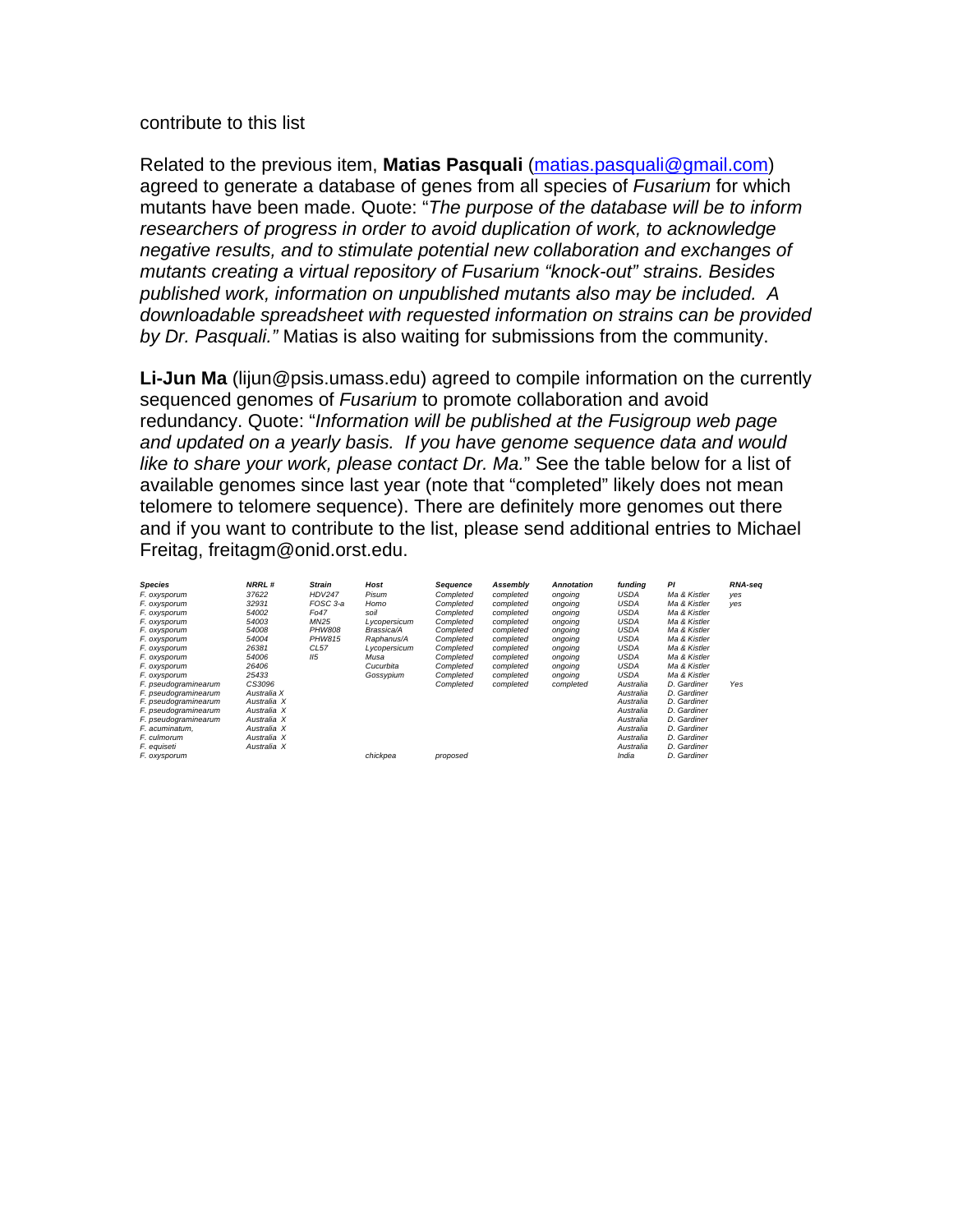

#### **Fusigroup Policy Committee**

Antonio di Pietro, Chair Bettina Tudzynski Corby Kistler Martijn Rep Michael Freitag Kevin McCluskey (collections) Igor Grigoriev (sequencing center)

## **Program ROOM: NAUTILUS**

9:00 Welcome - Martijn Rep and Michael Freitag

#### **Functional Genomics**

- 9:05 Sung-Hwan Yun (Soonchunhyang University, Asan, Korea) "Genomic analysis of the *Fusarium graminearum* species complex in Korea"
- 9:25 Christian Sieber (Helmholtz Zentrum München, Germany) "Comparative analysis of noncoding sequences in the *G. fujikuroi* species complex "
- 9:45 Martin Urban (Rothamsted Research, Harpenden, UK) "Characterization of the small cyp51 family and update on the *F. culmorum* genome"
- 10:00 Li Guo (University of Massachusetts, Amherst, USA) "Reconstruction of Gene Regulatory Networks in *Fusarium graminearum*"
- 10:15 Kristina Smith (Oregon State University, Corvallis, USA) "Chromatin territories in *Fusarium*"
- *10:30 11:00 coffee break*

#### **Gene Regulation, Secondary Metabolites and Development**

- 11:00 Jörg Bormann (Biozentrum Klein Flottbek, Hamburg, Germany) "The ATF/CREB transcription factor Atf1 is essential for full virulence, deoxynivalenol production and stress tolerance in *Fusarium graminearum*"
- 11:15 Frances Trail (Michigan State University, East Lansing, USA) "Unraveling the genetics of perithecium form and function in *F. graminearum*"
- 11:30 Gopal Subramaniam (Agriculture and Agri-Food Canada, Ottawa, Canada) "Leucine metabolism regulates *Tri6* expression"
- 11:45 Simon IpCho (USDA ARS Cereal Disease Laboratory, St. Paul, USA) "Innate Immunity in *Fusarium graminearum*"
- 12:00 Jose Espino (Westfälische Wilhelms-Universität Münster, Germany) "*In planta* expression of secondary metabolite gene clusters in *F. fujikuroi*"
- 12:15 Bob Proctor (Mycotoxin Research Unit, ARS, USDA, Peoria, USA) "Don't judge a book by its cover: uniform organization of the fumonisin biosynthetic gene cluster belies its complex evolutionary history"
- *12:30 2:15 lunch break*

#### **Pathogenicity, and Population Biology**

- 2:15 Igor Grigoriev (DOE Joint Genome Institute, Walnut Creek, USA) "The latest call for Community Sequencing Proposals from JGI"
- 2:30 Donald Gardiner (CSIRO Plant Industry, Brisbane, Australia) "The *Fusarium pseudograminearum* genome: shaped by multiple events of lateral gene acquisition"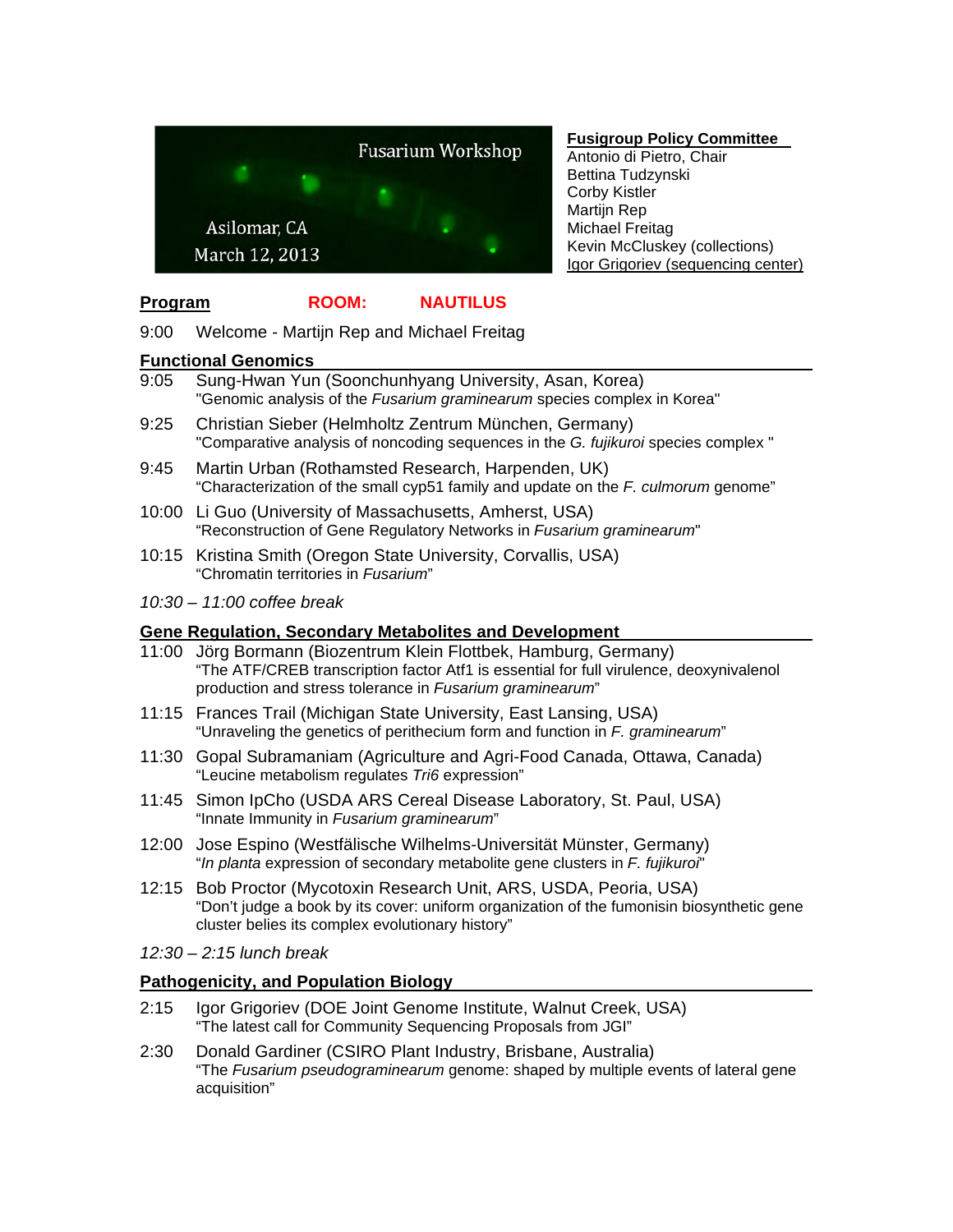- 2:45 Nadia Ponts (INRA Centre de Bordeaux Aquitaine, Bordeaux, France) "Fgap1!mediated response to oxidative stress in trichothecene!producing *Fusarium graminearum"*
- 3:00 Sarah Schmidt (University of Amsterdam, The Netherlands) "Expression of Fol genes during infection of tomato and the prediction of novel effector genes in the *Fusarium oxysporum* species complex"
- 3:15 David Turrà (University of Cordoba, Spain) "RNA-seq reveals host signal-induced transcriptional reprogramming in *F. oxysporum*"
- 3:30 Chris Rampitsch (Agriculture and Agri-Food Canada, Winnipeg, Canada) "Comparative secretome analysis of *Fusarium graminearum* and two of its nonpathogenic mutants under nitrogen-limitation *in vitro*"

-short talks (5 min total)

-open discussion

-Fusigroup business

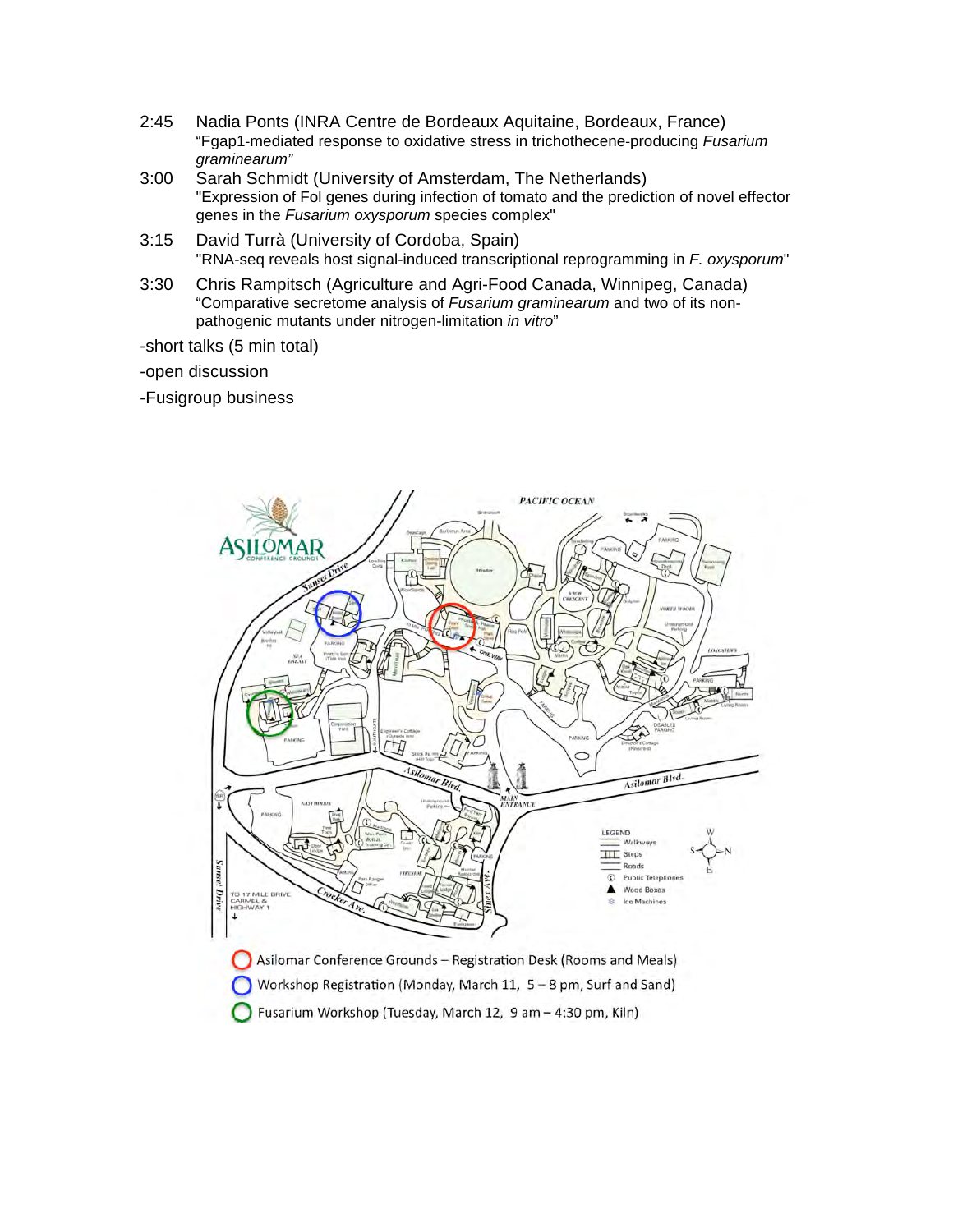# Fusarium Workshop, 27<sup>th</sup> Fungal Genetics Conference, Asilomar, CA March 12, 2013